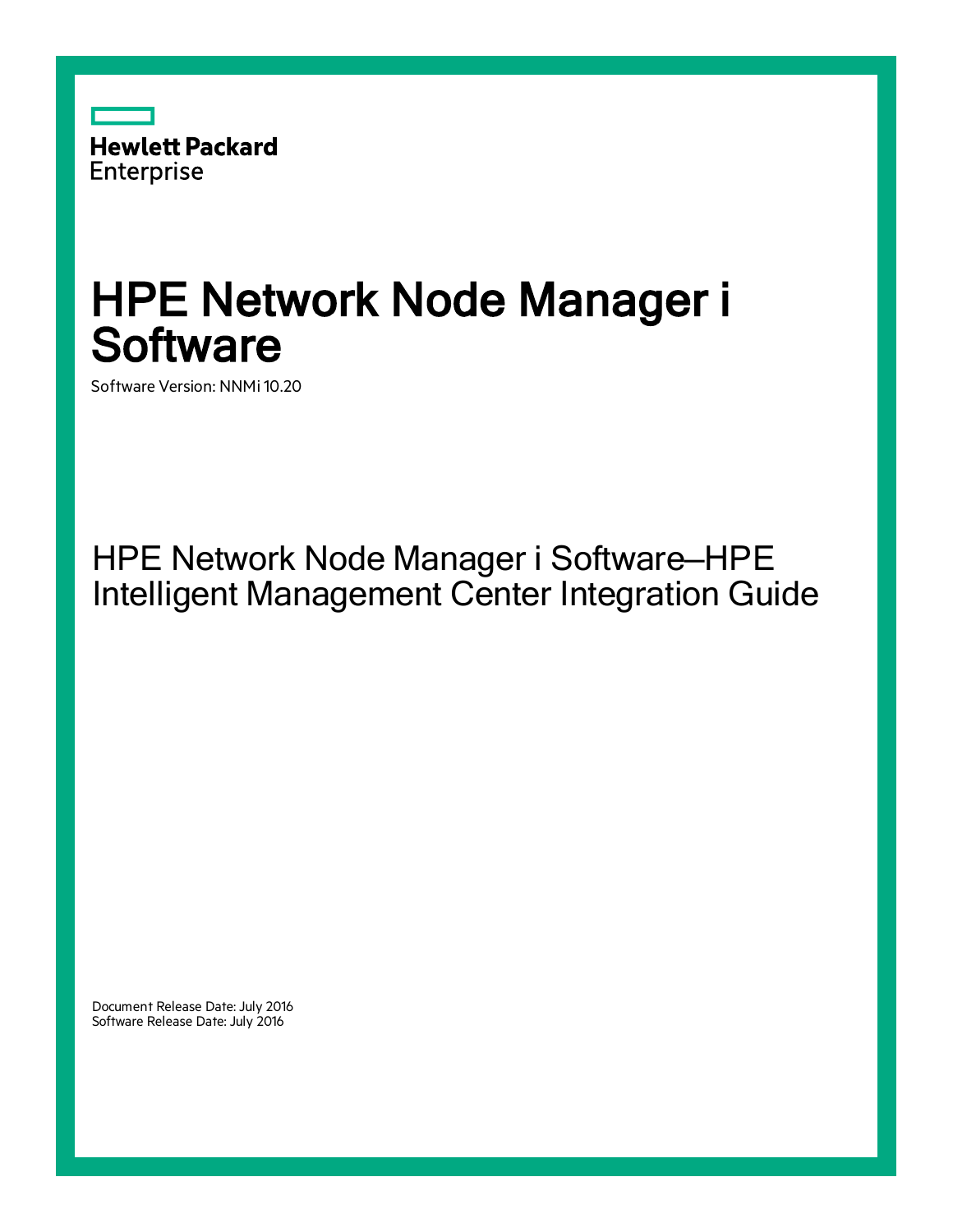### Legal Notices

#### **Warranty**

The only warranties for Hewlett Packard Enterprise products and services are set forth in the express warranty statements accompanying such products and services. Nothing herein should be construed as constituting an additional warranty. HPE shall not be liable for technical or editorial errors or omissions contained herein.

The information contained herein is subject to change without notice.

#### Restricted Rights Legend

Confidential computer software. Valid license from HPE required for possession, use or copying. Consistent with FAR 12.211 and 12.212, Commercial Computer Software, Computer Software Documentation, and Technical Data for Commercial Items are licensed to the U.S. Government under vendor's standard commercial license.

#### Copyright Notice

© Copyright 2016 Hewlett Packard Enterprise Development LP

#### Trademark Notices

Adobe® is a trademark of Adobe Systems Incorporated.

Apple is a trademark of Apple Computer, Inc., registered in the U.S. and other countries.

AMD is a trademark of Advanced Micro Devices, Inc.

Google™ is a registered trademark of Google Inc.

Intel®, Intel® Itanium®, Intel® Xeon®, and Itanium® are trademarks of Intel Corporation in the U.S. and other countries.

Linux® is the registered trademark of Linus Torvalds in the U.S. and other countries.

Internet Explorer, Lync, Microsoft, Windows, and Windows Server are either registered trademarks or trademarks of Microsoft Corporation in the United States and/or other countries.

Oracle and Java are registered trademarks of Oracle and/or its affiliates.

Red Hat® Enterprise Linux Certified is a registered trademark of Red Hat, Inc. in the United States and other countries.

sFlow is a registered trademark of InMon Corp.

UNIX® is a registered trademark of The Open Group.

This product includes software developed by the Apache Software Foundation.(http://www.apache.org).

This product includes software developed by the Visigoth Software Society (http://www.visigoths.org/).

#### Documentation Updates

The title page of this document contains the following identifying information:

- Software Version number, which indicates the software version.
- Document Release Date, which changes each time the document is updated.
- Software Release Date, which indicates the release date of this version of the software.

To check for recent updates or to verify that you are using the most recent edition of a document, go to: https://softwaresupport.hpe.com/group/softwaresupport/search-result?keyword=.

This site requires an HP Passport account. If you do not have one, click the **Create an account** button on the HP Passport Sign in page.

#### **Support**

Visit the HPE Software Support web site at: **https://softwaresupport.hpe.com**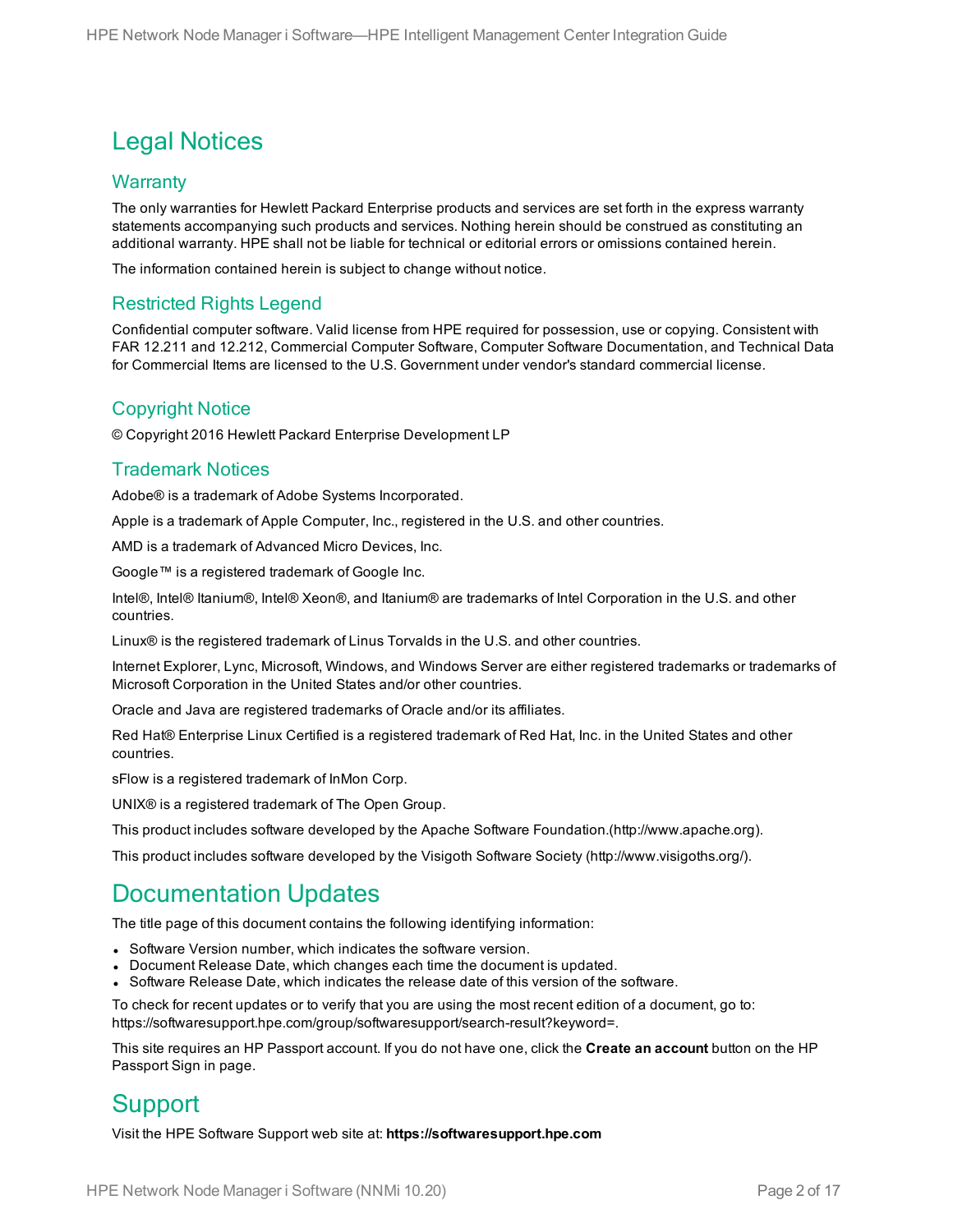This web site provides contact information and details about the products, services, and support that HPE Software offers.

HPE Software Support provides customer self-solve capabilities. It provides a fast and efficient way to access interactive technical support tools needed to manage your business. As a valued support customer, you can benefit by using the support web site to:

- Search for knowledge documents of interest
- Submit and track support cases and enhancement requests
- Download software patches
- Manage support contracts
- Look up HPE support contacts
- Review information about available services
- Enter into discussions with other software customers
- Research and register for software training

Most of the support areas require that you register as an HP Passport user and sign in. Many also require a support contract. To register for an HP Passport ID, go to **https://softwaresupport.hpe.com** and click **Register**.

To find more information about access levels, go to: **https://softwaresupport.hpe.com/web/softwaresupport/access-levels**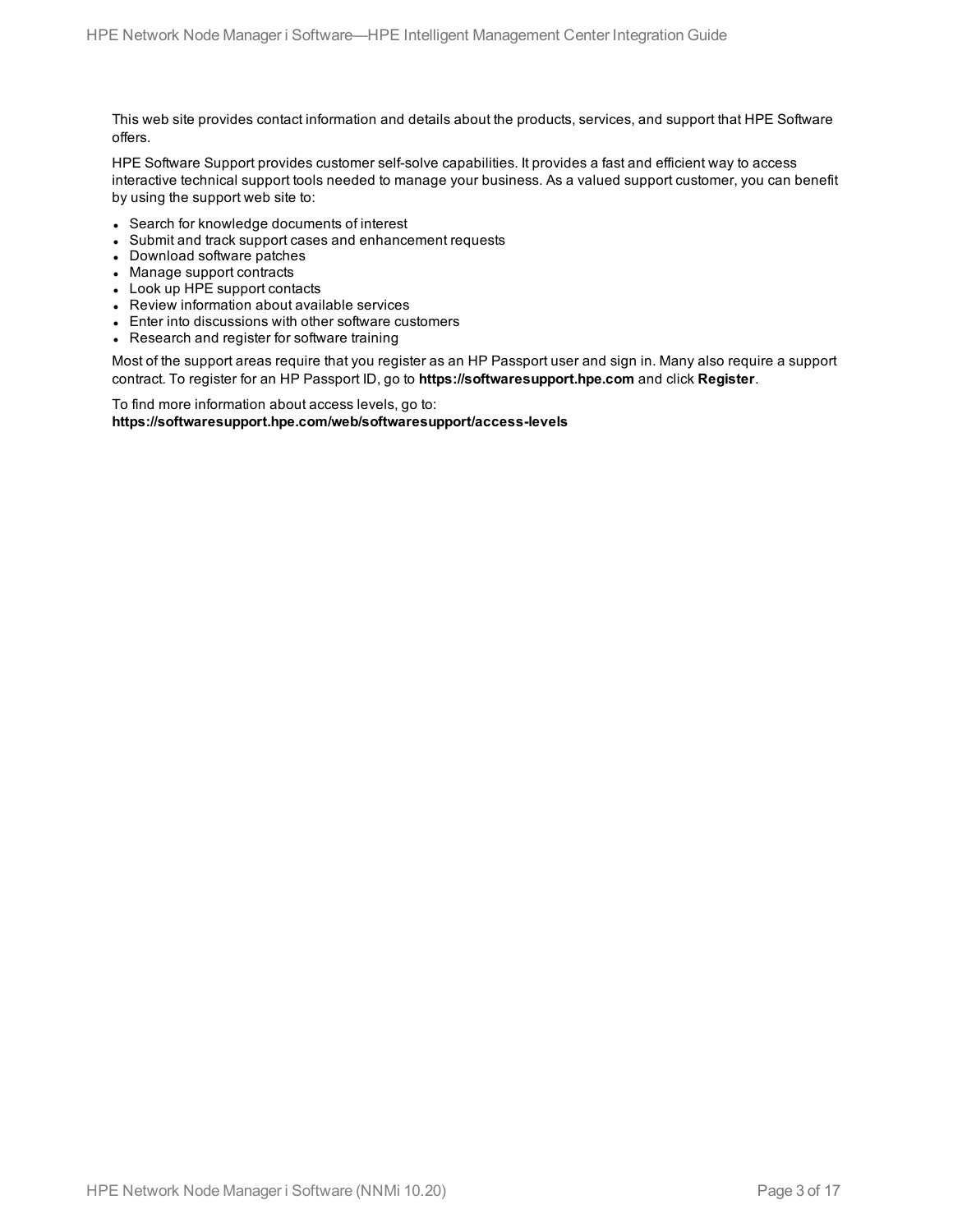# **Contents**

| Task 4: Enabling and Configuring the HPE NNMi - HPE IMC Integration  9                       |  |
|----------------------------------------------------------------------------------------------|--|
| Task 5: Configuring SSL Access for the HPE NNMi - HPE IMC Integration  10                    |  |
|                                                                                              |  |
|                                                                                              |  |
|                                                                                              |  |
|                                                                                              |  |
|                                                                                              |  |
|                                                                                              |  |
| Loading Trap Definitions: I need to load a large quantity of HPE IMC trap definitions and am |  |
|                                                                                              |  |
| Discovery Configuration Change: Make configuration changes so NNMi automatically             |  |
|                                                                                              |  |
|                                                                                              |  |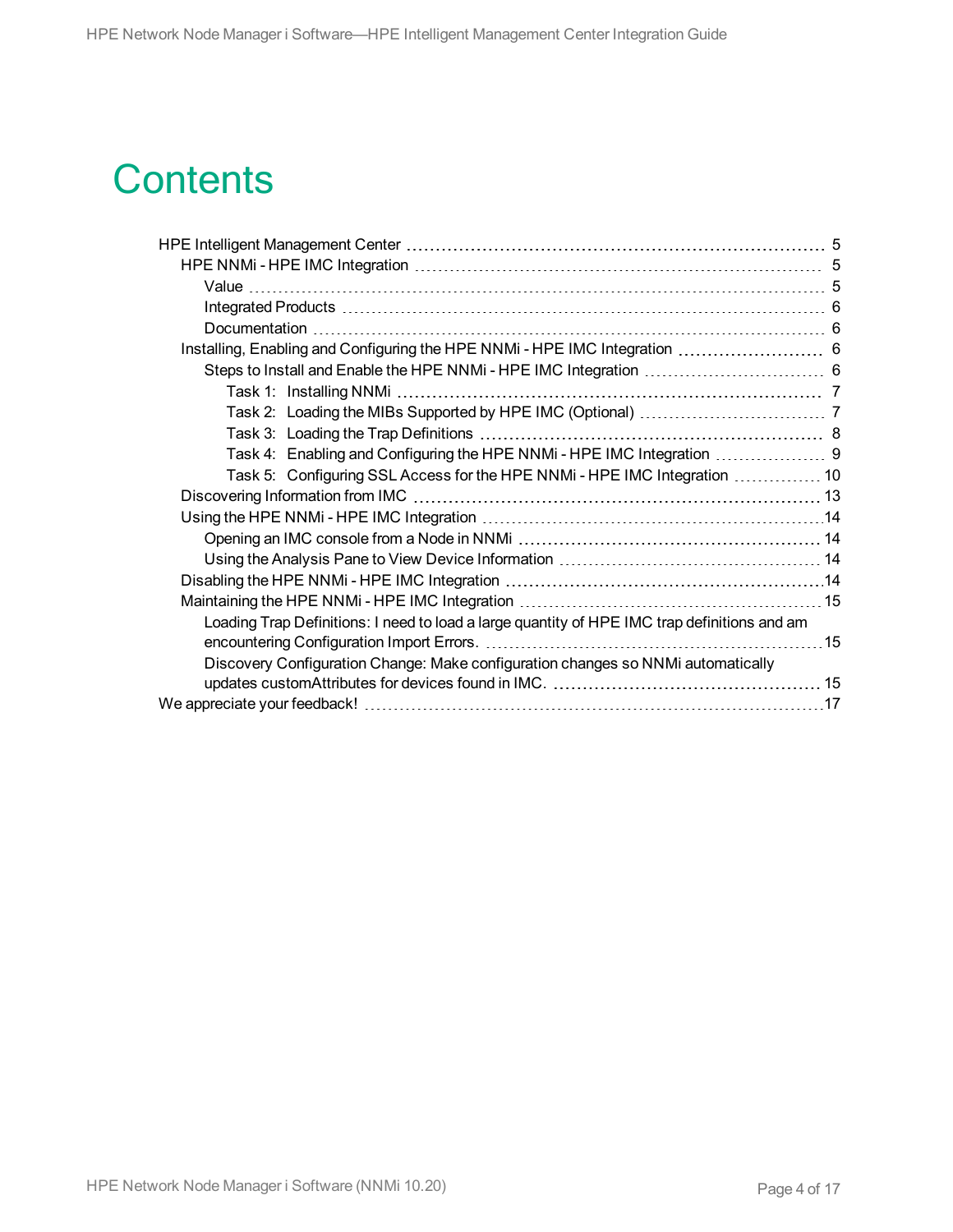# <span id="page-4-0"></span>HPE Intelligent Management Center

HPE Network Node Manager i Software (HPE NNMi) enables you to quickly detect, isolate, and troubleshoot abnormal network behavior. Using HPE NNMi, you can also record what has been done to date to troubleshoot or resolve a problem.

When HPE Networking devices are installed in your network, you can combine HPE NNMi with HPE Intelligent Management Center (HPE IMC) using the HPE NNMi - HPE IMC integration. The result is a better solution for managing your enterprise network. HPE IMC adds change, configuration, and compliance features along with add-on modules for other device management needs.

For information about purchasing HPE NNMi and HPE IMC, contact your HPE sales representative.

This document contains the following topics:

- <sup>l</sup> ["HPE NNMi](#page-4-1) HPE IMC Integration" below
- "Installing, Enabling and [Configuring](#page-5-2) the HPE NNMi HPE IMC Integration" on the next page
- ["Discovering](#page-12-0) Information from IMC" on page 13
- . "Using the HPE NNMi HPE IMC [Integration"](#page-13-0) on page 14
- . "Disabling the HPE NNMi HPE IMC [Integration"](#page-13-3) on page 14
- <span id="page-4-1"></span>. ["Maintaining](#page-14-0) the HPE NNMi - HPE IMC Integration" on page 15

## HPE NNMi - HPE IMC Integration

Use NNMi and the HPE NNMi - HPE IMC integration to leverage the features of HPE NNMi and HPE IMC together.

Use the set of instructions, shown in "Installing, Enabling and [Configuring](#page-5-2) the HPE NNMi - HPE IMC [Integration"](#page-5-2) on the next page, to implement this approach. Together, HPE NNMi and HPE IMC provide better tools to manage networks with heterogeneous elements that require highly scalable and fully integrated network management tools.

Using the HPE NNMi - HPE IMC integration provides the following functionality:

- Displays HPE IMC fault events in HPE NNMi.
- Displays H3C device information in HPE NNMi.
- You can launch the HPE IMC console from within HPE NNMi to obtain H3C device details.
- Synchronizes the NNMi topology with the IMC inventory by using the IMC inventory as seeds for HPE NNMi.
- <span id="page-4-2"></span>• Displays analysis panes so you can view device information.

#### Value

The HPE NNMi–HPE Intelligent Management Center integration provides the following benefits:

- You see a consolidated and correlated list of network events and notifications, resulting in better rootcause analysis and reduced meant time to repair (MTTR).
- You see a comprehensive inventory, augmented by HPE IMC's rich model of H3C devices.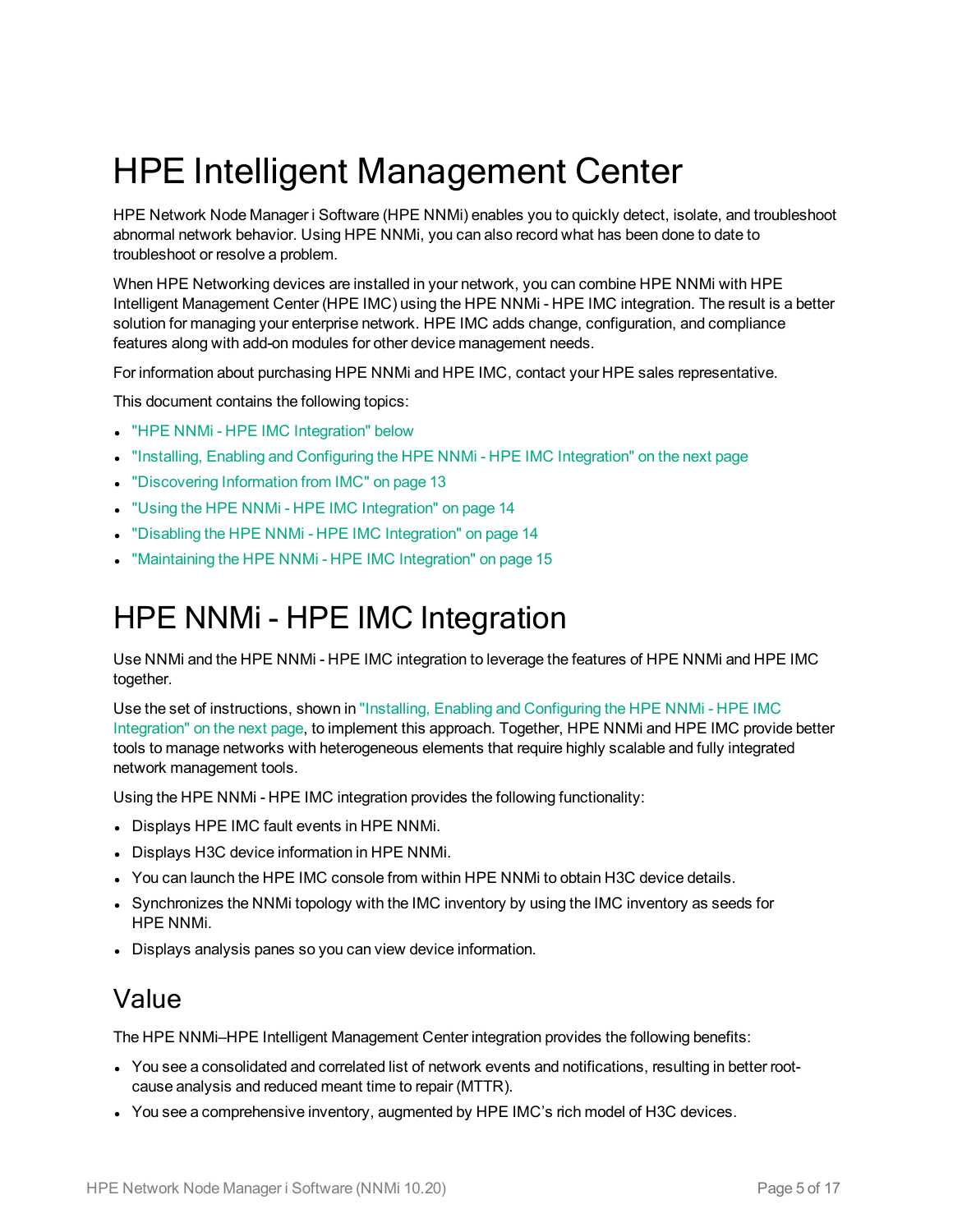- You use one tool to monitor and manage your heterogenous network.
- You see a synchronized and consistent view of the network that enables self documentation and automation and reduces the total cost of ownership of your network.

### <span id="page-5-0"></span>Integrated Products

The information in this chapter applies to the following products:

• HPE Intelligent Management Center

**TIP:** For the list of supported versions, see the NNMi System and Device Support Matrix.

<span id="page-5-1"></span>• NNMi 10.20

### Documentation

This document describes how to configure and use the integration.

Obtain and read the following manuals to prepare for installing and configuring the HPE NNMi - HPE IMC integration:

- <sup>l</sup> *HPE Intelligent [Management](http://bizsupport2.austin.hp.com/bc/docs/support/SupportManual/c03382583/c03382583.pdf) Center Installation Guide*
- <sup>l</sup> *HPE Intelligent [Management](http://bizsupport2.austin.hp.com/bc/docs/support/SupportManual/c03382580/c03382580.pdf) Center Getting Started Guide*
- <span id="page-5-2"></span><sup>l</sup> *HPE Intelligent Management Center Base Platform [Administrator](http://bizsupport2.austin.hp.com/bc/docs/support/SupportManual/c03382678/c03382678.pdf) Guide*

## Installing, Enabling and Configuring the HPE NNMi - HPE IMC Integration

After you complete "Task 1: [Installing](#page-6-0) NNMi" on the next page through "Task 4: Enabling and [Configuring](#page-8-0) the HPE NNMi - HPE IMC [Integration"](#page-8-0) on page 9, HPE IMC and HPE NNMi begin sharing device information.

### <span id="page-5-3"></span>Steps to Install and Enable the HPE NNMi - HPE IMC Integration

- "Task 1: [Installing](#page-6-0) NNMi" on the next page
- "Task 2: Loading the MIBs Supported by HPE IMC [\(Optional\)"](#page-6-1) on the next page
- "Task 3: Loading the Trap [Definitions"](#page-7-0) on page 8
- "Task 4: Enabling and [Configuring](#page-8-0) the HPE NNMi HPE IMC Integration" on page 9
- "Task 4: Enabling and [Configuring](#page-8-0) the HPE NNMi HPE IMC Integration" on page 9
- "Task 5: [Configuring](#page-9-0) SSL Access for the HPE NNMi HPE IMC Integration" on page 10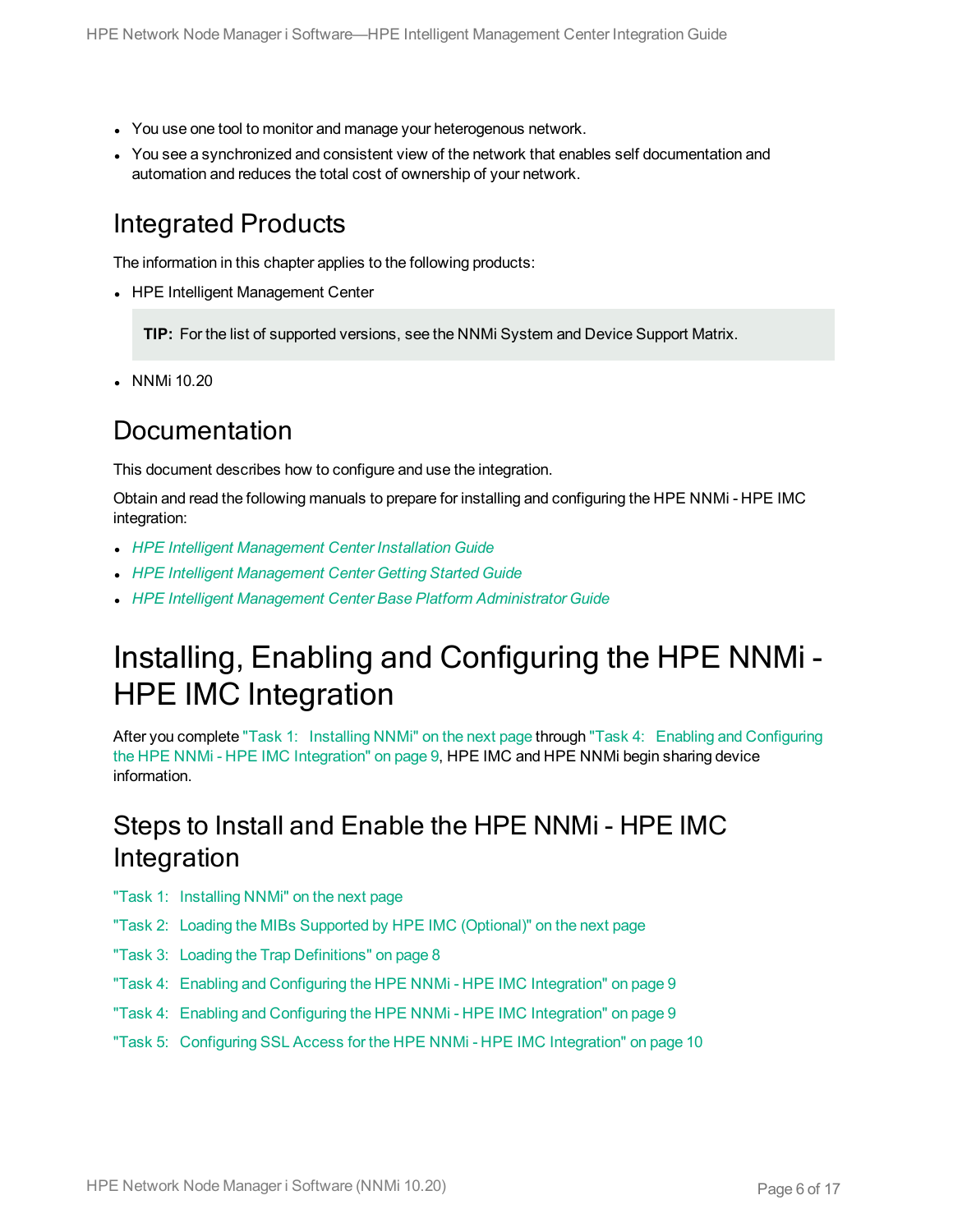#### <span id="page-6-0"></span>Task 1: Installing NNMi

Install NNMi 10.20. To assist you with this task, point your browser to https://softwaresupport.hpe.com/ and download an interactive version of the *Network Node Manager i Installation Guide*.

#### <span id="page-6-1"></span>Task 2: Loading the MIBs Supported by HPE IMC (Optional)

*Although not mandatory*, manually loading the MIBs supported by HPE IMC extends NNMi's monitoring capabilities. For example, having this additional information enables you to create custom collections using NNMi. See *Managing MIBs* in the *NNMi Help* for more information.

During the NNMi 10.20 installation, the MIBs supported by HPE IMC are *installed* on the NNMi management server. Complete the following steps to manually load these installed MIBs into NNMi using the nnmloadmib.ovpl script:

- <span id="page-6-2"></span>1. All of the NNMi processes must be running before you attempt to load any additional MIBs.
- 2. Look in the following directories and locate the additional MIBs that you want to load to support the HPE NNMi - HPE IMC integration

*Windows*:

- %NNM SNMP MIBS%\Vendor\H3C
- %NNM\_SNMP\_MIBS%\IMC

*Linux*:

- <span id="page-6-3"></span>• \$NNM\_SNMP\_MIBS/Vendor/H3C
- \$NNM\_SNMP\_MIBS/IMC
- 3. To load the additional MIBs for devices supported by HPE IMC that exist in your network, see the directories shown in "All of the NNMi [processes](#page-6-2) must be running before you attempt to load any [additional](#page-6-2) MIBs." above. Run the following commands to load any of the MIBs for devices supported by HPE IMC. Make sure to verify that the displayed results include the MIBs you load:

*Windows*:

```
nnmloadmib.ovpl -load %NNM_SNMP_MIBS%\Vendor\H3C\<mib name> -u <username> -p
<password>
```
**nnmloadmib.ovpl -load %NNM\_SNMP\_MIBS%\IMC\***<mib name>* **-u <username> -p <password>** *Linux*:

**nnmloadmib.ovpl -load \$NNM\_SNMP\_MIBS/Vendor/H3C/***<mib name>* **-u <username> -p <password>**

```
nnmloadmib.ovpl -load $NNM_SNMP_MIBS/IMC/<mib name> -u <username> -p <password>
```
**TIP:** Check for prerequisite MIBs before using the **nnmloadmib.ovpl** script to load these MIBs. The commands shown in this step will not load the MIBs if the prerequisite MIBs are not loaded.

Instead of using the **nnmloadmib.ovpl** script to load these MIBs, use the **Tools** > **Load/Unload MIB** menu in the NNMi console, as it lists any prerequisite MIBs.

4. Verify that the MIBs loaded correctly, by doing one of the following: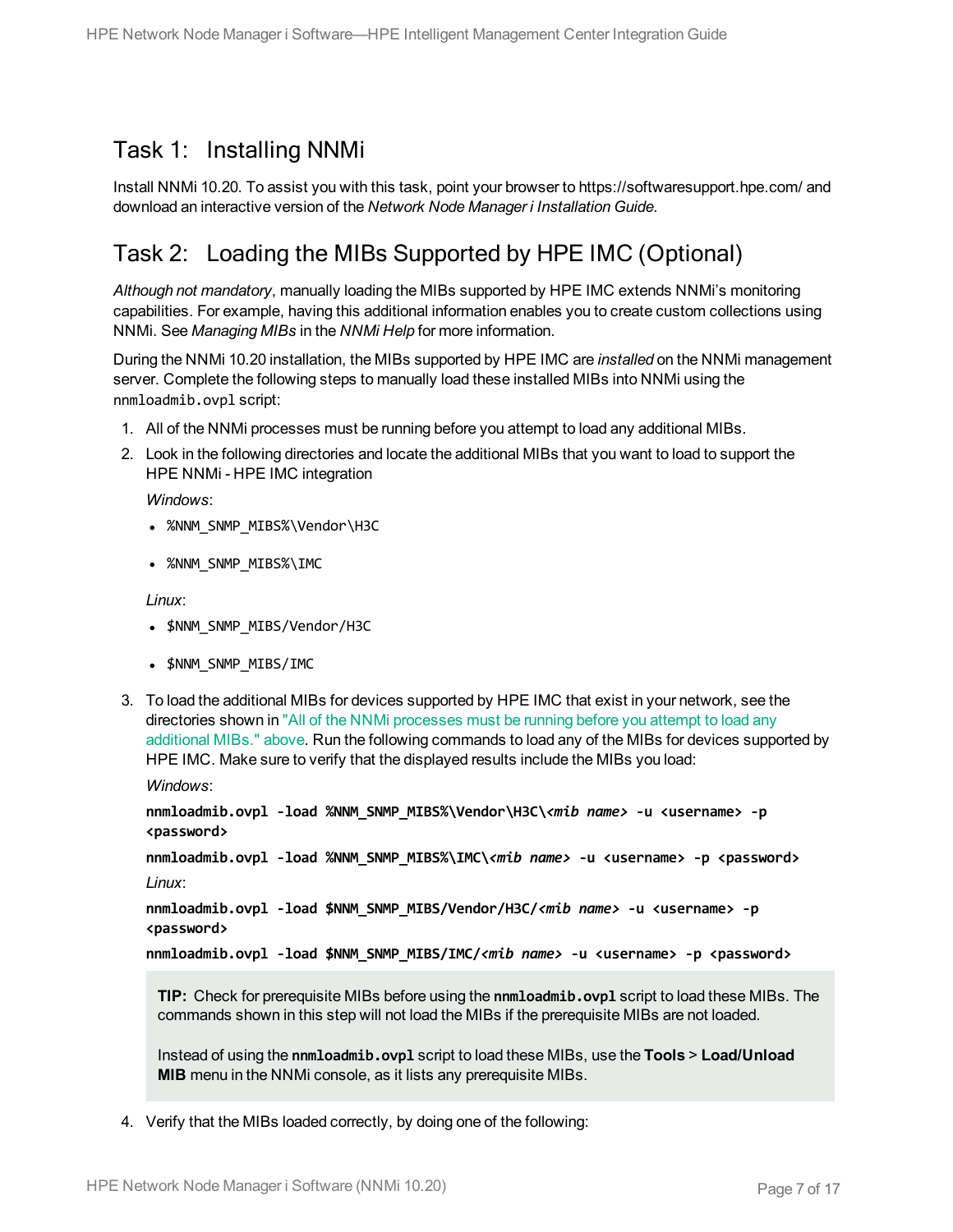• Enter the following command:

**nnmloadmib.ovpl -list -u** *<username>* **-p** *<password>*

<sup>l</sup> From the NNMi console, navigate to **Configuration** > **MIBs** > **Loaded MIBs**.

Verify the presence of the MIBs you loaded from "To load the additional MIBs for devices [supported](#page-6-3) by HPE IMC that exist in your network, see the directories shown in "All of the NNMi [processes](#page-6-3) must be running before you attempt to load any additional MIBs." above. Run the following [commands](#page-6-3) to load any of the MIBs for devices supported by [HPE IMC.](#page-6-3) Make sure to verify that the displayed results include the MIBs you load:" on the [previous](#page-6-3) page.

#### <span id="page-7-0"></span>Task 3: Loading the Trap Definitions

For HPE NNMi to retain (not drop) HPE IMC traps, you must manually load the HPE IMC trap definitions that are important for your network. If you do not load any HPE IMC trap definitions, HPE NNMi drops the HPE IMC traps forwarded to HPE NNMi by HPE IMC.

**NOTE:** For most network environments, you will not want to load all of the HPE IMC trap definitions into HPE NNMi. It is important that you determine the traps that are important for your network, then load only those traps into HPE NNMi.

To load the trap definitions for HPE IMC-managed devices, do the following:

- a. Change to the following directory:
	- Windows: %NnmInstallDir%\newconfig\HPOvNmsEvent
	- Linux: \$NnmInstallDir/newconfig/HPOvNmsEvent
- b. For HPE NNMi to retain (not drop) HPE IMC traps, you must manually load the HPE IMC trap definitions that are important for your network. If you do not load any HPE IMC trap definitions, HPE NNMi drops the HPE IMC traps forwarded to HPE NNMi by HPE IMC.

**NOTE:** HPE NNMi provides the nnm-imc-incidentConfig.xml file that contains thousands of the HPE IMC trap definitions. In most network environments, you do not want to load all of these trap definitions into HPE NNMi. To stop from loading unnecessary trap definitions, create a subset of the nnm-imc-incidentConfig.xml file, removing any of the trap definitions you do not need.

To help determine which incidents to retain from the nnm-imc-incidentConfig.xml file, you might do the following:

- a. Access your HPE IMC product.
- b. Browse the alarms that you are receiving, and determine which IMC alarms you want to forward to HPE NNMi.
- c. Look for and save the incident definitions that contain the OIDs for those alarms in a file, such as myincidents.xml,
- d. Use the myincidents.xml file in the nnmconfigimport.ovpl command as shown below.

In rare circumstances, you might need to load a large number of trap definitions and could experience **Configuration Import Errors**. See "Loading Trap [Definitions:](#page-14-1) I need to load a large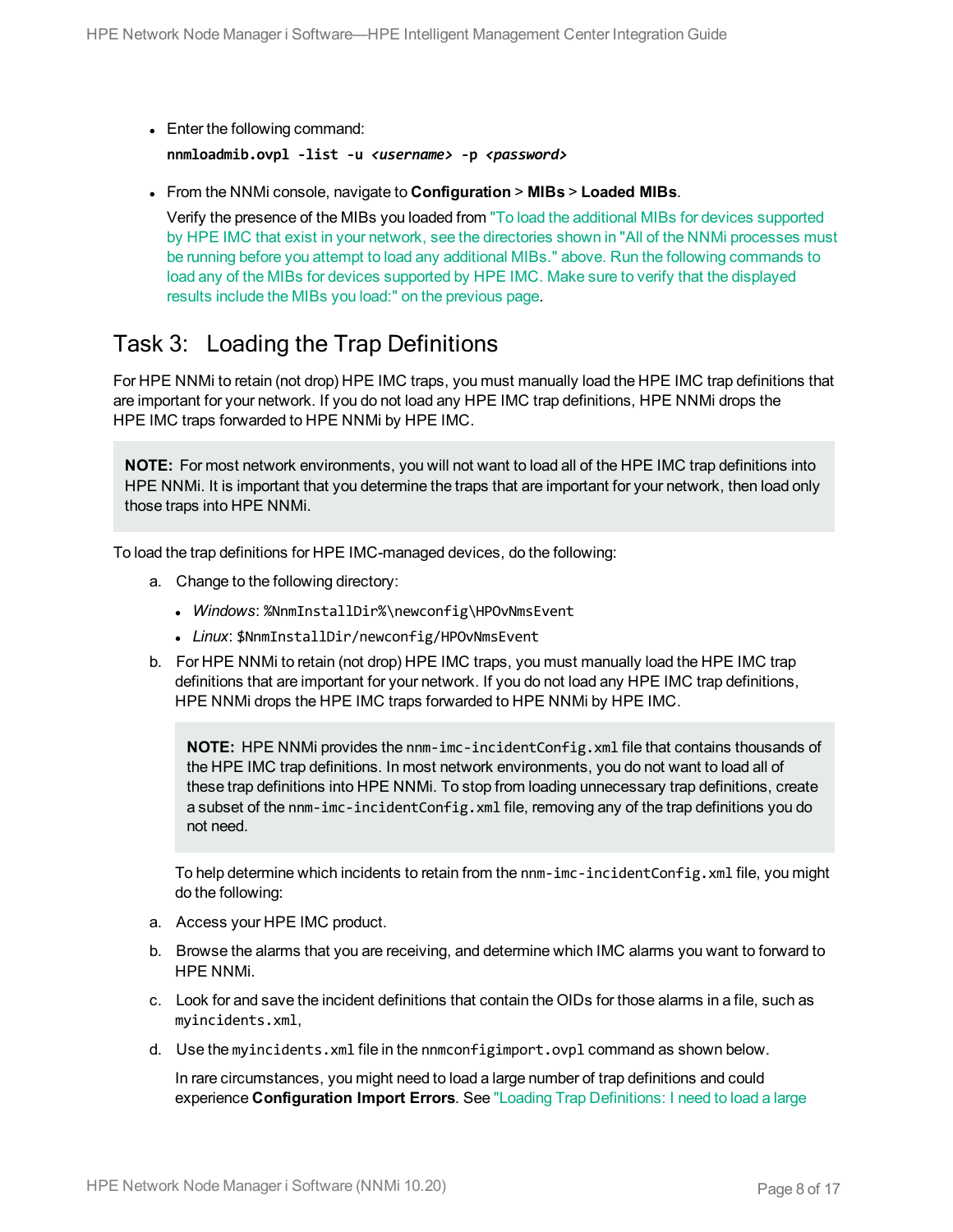quantity of HPE IMC trap definitions and am encountering [Configuration](#page-14-1) Import Errors." on page 15 for more information.

Depending on whether you decide to use the nnm-imc-incidentConfig.xml file or the myincidents.xml file, use one of the following commands to load the HPE IMC trap definitions:

- <sup>l</sup> **nnmconfigimport.ovpl -f myincidents.xml -u** *<username>* **-p** *<password>*
- <sup>l</sup> **nnmconfigimport.ovpl -f nnm-imc-incidentConfig.xml -u** *<username>* **-p** *<password>*

#### <span id="page-8-0"></span>Task 4: Enabling and Configuring the HPE NNMi - HPE IMC Integration

After completing the steps in this section NNMi gathers data from the IMC servers you configured for the integration. During this discovery process, NNMi adds seeds for devices found in the set of IMC servers and links the devices to their IMC source.

NNMi discovers the devices contained in the IMC inventory and obtains information from IMC about these devices if they meet the following criteria:

- NNMi has not already discovered the device.
- The device is not already entered as a seed device in NNMi.

See ["Discovering](#page-12-0) Information from IMC" on page 13 for more information.

To enable the HPE NNMi - HPE IMC integration, do the following:

- 1. From the NNMi console, click **Integration Module Configuration** > **IMC**. HPE NNMi shows the **HPE NNMi - HPE IMC Integration Configuration** screen.
- <span id="page-8-1"></span>2. Select **Enable IMC Integration**.
- 3. Select **IMC SSL** if you configured IMC to accept SSL connections.

**NOTE:** You must also complete the steps shown in "Task 5: [Configuring](#page-9-0) SSL Access for the HPE NNMi - HPE IMC [Integration"](#page-9-0) on the next page to manually import the HPE IMC certificate into the HPE NNMi truststore file.

- 4. Add the following HPE NNMi integration information:
	- NNMi host: This field contains the fully qualified domain name of the NNMi management server.
	- NNMi User: Enter an NNMi username that is mapped to an NNMi Administrators user group. This can also be an NNMi username mapped to an NNMi Web Service Clients user group.
	- NNMi Password: Enter the NNMi username password.
- 5. Add the following HPE IMC integration information:
	- IMC host: This field contains the fully qualified domain name of the IMC server.
	- IMC Port: This field contains the port number used for accessing the IMC server.
	- IMC User: Enter the IMC username.
	- IMC Password: Enter the IMC username password.
- 6. Optional: You can configure the HPE NNMi HPE IMC integration module for multiple IMC servers.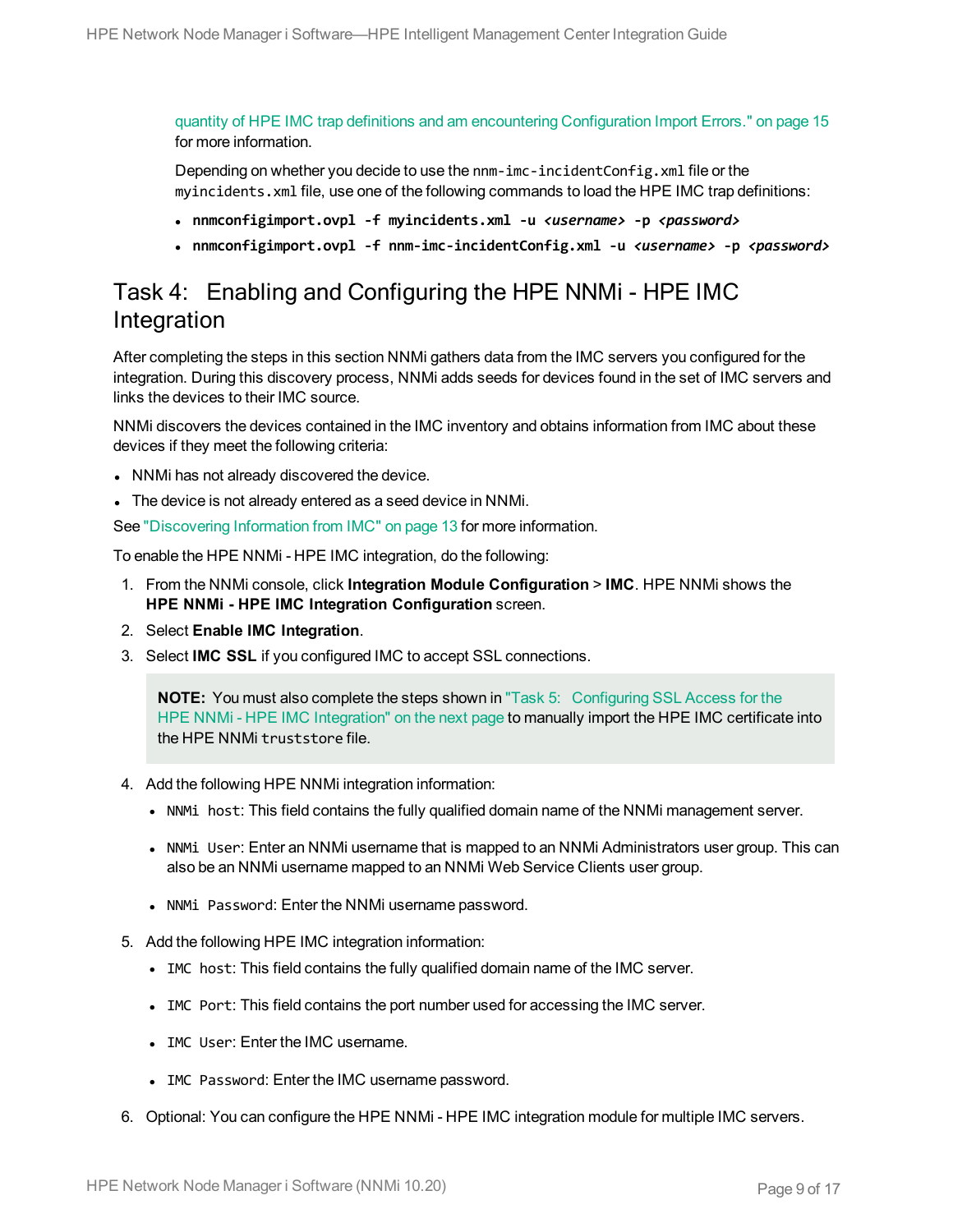These IMC servers function as element managers for a set of devices. These devices would then be seeded into NNMi so that NNMi is aware of the full set of devices. To add another IM server, click **Add another IMC server**.

**NOTE:** You do not need to configure the same username and password on each IMC host. HPE NNMi supports using a separate IMC host username and password for each IMC host.

7. Click **Submit** to finish enabling the HPE NNMi - HPE IMC integration. After you click **Submit**, HPE IMC and HPE NNMi begin sharing device information.

**NOTE:** NNMi periodically reads the set of management IP addresses from each configured IMC server. For each device that NNMi has not already discovered, and that does not already have a NNMi seed entry, NNM adds the new device or devices to its inventory. NNMi also saves the device ID as a custom attribute on the NNMi node.

**NOTE:** If a node is removed from HPE IMC or HPE NNMi, you must manually remove the node from the other application. There is no automatic discovery synchronization for removing a node from HPE IMC or HPE NNMi.

#### <span id="page-9-0"></span>Task 5: Configuring SSL Access for the HPE NNMi - HPE IMC Integration

After completing this task, single sign-on works between the NNMi console and the IMC console. Completing this task permits you to open the IMC console from the NNMi console to view the device details residing in IMC,

If you selected **IMC SSL** in "Select IMC SSL if you configured IMC to accept SSL [connections."](#page-8-1) on the [previous](#page-8-1) page, complete the following steps to configure an SSL connection between HPE NNMi and HPE IMC.

**NOTE:** The instructions in this section include how to import the IMC trust certificate into the NNMi trust store. Before you import the IMC trust certificate into the NNMi trust store, you must replace the IMC keystore with one that you create (as shown in " a. Generate a [replacement](#page-10-0) IMC keystore file using the following [command.](#page-10-0) " on the next page through " b. Replace the keystore file in the <IMC\_Installation [Directory>\client\security\](#page-10-1) directory with the keystore file you generated in " a. Generate a replacement IMC keystore file using the following [command.](#page-10-1) " above." on the next page), so that the hostname verification succeeds when HPE NNMi connects to HPE IMC.

**NOTE:** SSL authentication relies on certificate path validation. For example, if VeriSign guarantees HPE NNMi, and HPE NNMi guarantees HPE IMC, then the certificate path will be HPE IMC <- HPE NNMi <- VeriSign and authentication works correctly. These instructions assume that most systems trust VeriSign, and that you only need to import the HPE NNMi and HPE IMC certificates.

*Important*: If the HPE IMC <- HPE NNMi <- VeriSign chain is broken due to the HPE NNMi certificate not being imported into HPE IMC, or the HPE IMC certificate not being imported into HPE NNMi, the SSL authentication will not work properly.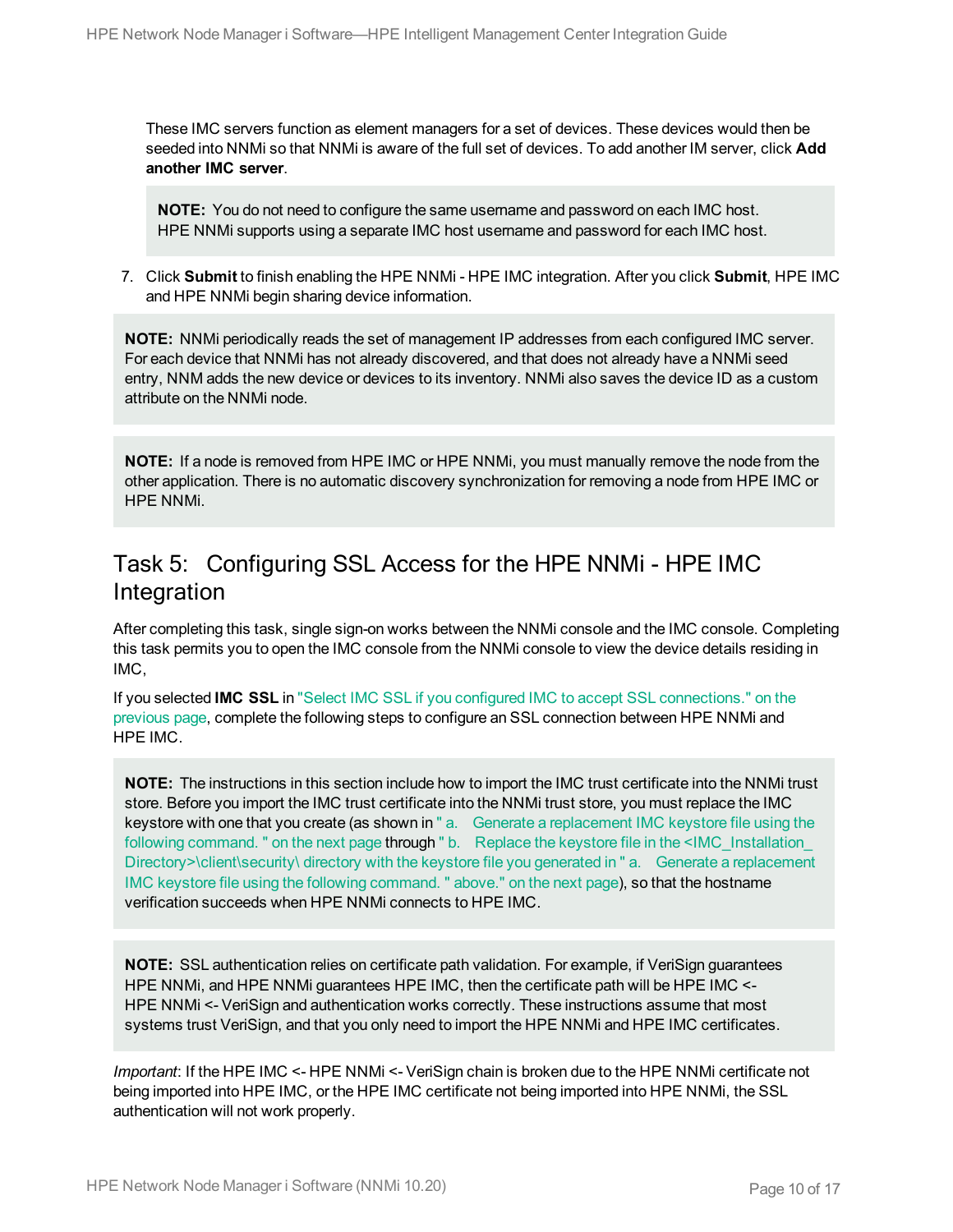<span id="page-10-0"></span>a. Generate a replacement IMC keystore file using the following command.

**NOTE:** Replace <*IMC\_FQDN>* with the fully qualified domain name of the IMC server.

*Windows*: **<***IMC\_Installation\_Directory***>\deploy\jdk\jre\bin\keytool.exe -genkey -v alias iMC -validity 3650 -keyalg RSA -dname "CN=<***IMC\_FQDN***>, OU=***your\_workgroup***, O=Unknown, L=Unknown, S=Unknown, C=Unknown" -keypass iMCV300R002 -storepass iMCV300R002 -keystore keystore**

<span id="page-10-1"></span>*Linux*: **<***IMC\_Installation\_Directory***>/deploy/jdk/jre/bin/keytool -genkey -v -alias iMC -validity 3650 -keyalg RSA -dname "CN=<***IMC\_FQDN***>, OU=***your\_workgroup***, O=Unknown, L=Unknown, S=Unknown, C=Unknown" -keypass iMCV300R002 -storepass iMCV300R002 -keystore keystore**

- b. Replace the keystore file in the <*IMC\_Installation\_Directory>*\client\security\ directory with the keystore file you generated in " a. Generate a [replacement](#page-10-0) IMC keystore file using the following [command.](#page-10-0) " above.
- <span id="page-10-2"></span>c. Export the IMC certificates from the keystore file using the following command:

```
Windows:
<IMC_Installation_Directory>\deploy\jdk\jre\bin\keytool.exe -export -alias imc -
file C:\temp\IMC.cer -keystore <IMC_Installation_
Directory>\client\security\keystore -storepass iMCV300R002
```
*Linux*:

**<***IMC\_Installation\_Directory***>/deploy/jdk/jre/bin/keytool -export -alias imc -file /tmp/IMC.cer -keystore <***IMC\_Installation\_Directory***>/client/security/keystore storepass iMCV300R002**

- d. Verify that you see the Certificate stored in file <directory>:\IMC.cer message.
- e. Copy the certificate from the IMC.cer file you created in " c. Export the IMC [certificates](#page-10-2) from the keystore file using the following [command:"](#page-10-2) above to the NNMi management server.
- f. Open a command window on the NNMi management server.
- g. To import the IMC certificate into the NNMi nnm.truststore file, run the following command: *Windows*:

**"%NnmInstallDir%\nonOV\jdk\hpsw\bin\keytool.exe" -import -alias sentinel -file <***directory***>\IMC.cer -keystore**

**"%NnmDataDir%\shared\nnm\certificates\nnm.truststore" -storepass ovpass**

*Linux*:

**\$NnmInstallDir/nonOV/jdk/hpsw/bin/keytool -import -alias sentinel -file <***directory***>/IMC.cer -keystore \$NnmDataDir/shared/nnm/certificates/nnm.truststore -storepass ovpass**

Make sure you answer **yes** when asked whether to Trust this certificate?. The following program listing is an example of what happens after you run this command:

Owner: CN=iMC Development Team, OU=R&D Beijing, O="Hangzhou H3C Technologies Co,. Ltd.", L=Shang-Di Information Industry Base, ST=Beijing, C=CN Issuer: CN=iMC Development Team, OU=R&D Beijing, O="Hangzhou H3C Technologies Co,. Ltd.", L=Shang-Di Information Industry Base, ST=Beijing, C=CN Serial number: 4609e6be Valid from: Tue Mar 27 21:53:34 MDT 2007 until: Sun Mar 27 21:53:34 MDT 2022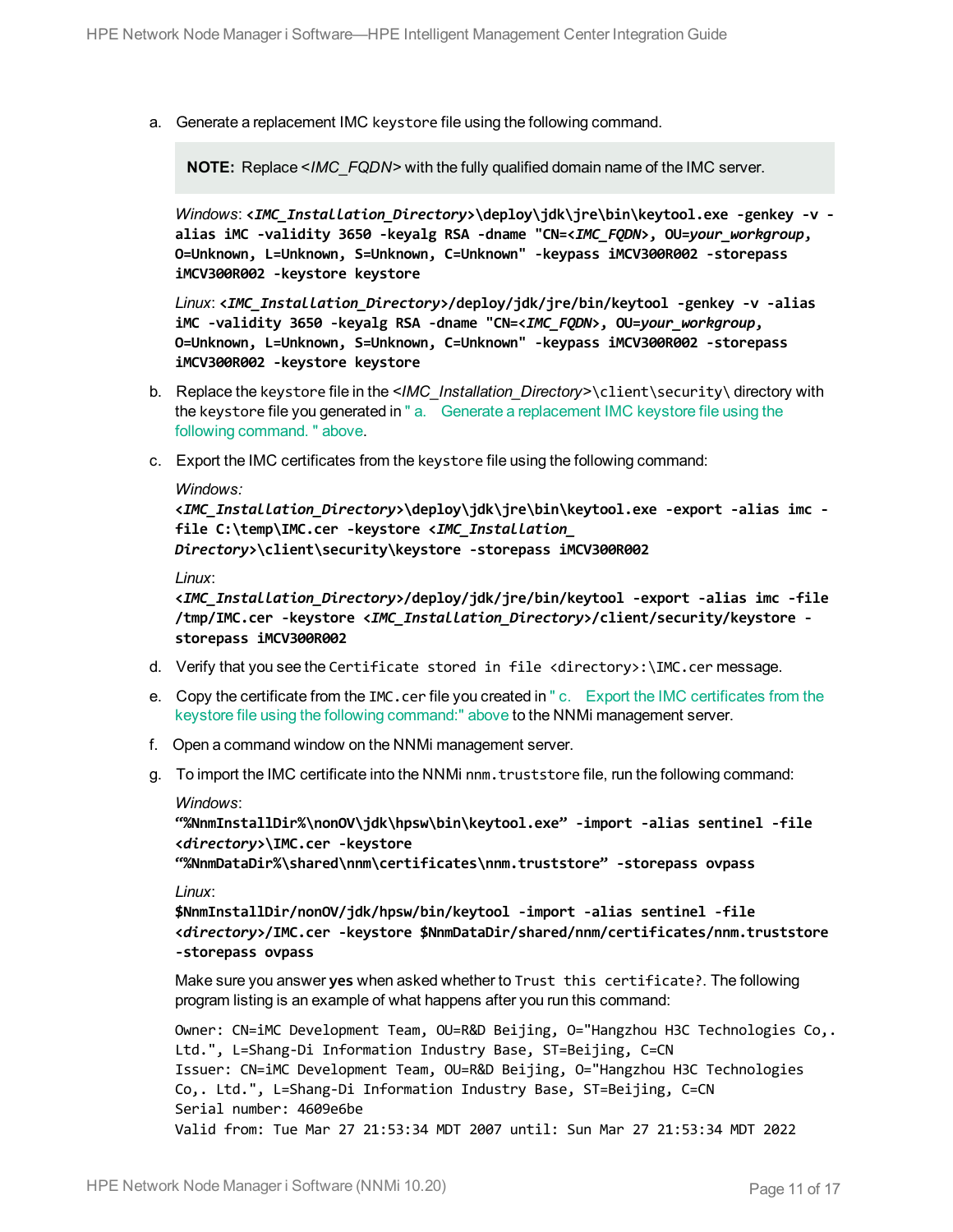```
Certificate fingerprints:
            MD5: A6:3D:D9:F2:15:13:09:4A:22:00:D9:C1:35:CD:53:02
            SHA1: 3D:40:80:73:C8:32:FA:23:F5:24:02:2D:6B:D9:12:C2:DA:94:66:85
            Signature algorithm name: MD5withRSA
            Version: 1
Trust this certificate? [no]: yes
Certificate was added to keystore
```
 h. Obtain the NNMi certificate alias name using the following command. Write down the alias value obtained during this step, as you will need that value for the <alias> variable used during the next step.

*Windows*:

```
"%NnmInstallDir%\nonOV\jdk\hpsw\bin\keytool.exe" -v -list -keystore
%NnmDataDir%\shared\nnm\certificates\nnm.keystore" -storepass nnmkeypass
```
*Linux*:

```
<NnmInstallDir>/nonOV/jdk/hpsw/bin/keytool -v -list -keystore
<NnmDataDir>/OV/shared/nnm/certificates/nnm.keystore -storepass nnmkeypass
```
i. Export the NNMi certificate to a file using the following command.

*Windows*:

```
"%NnmInstallDir%\nonOV\jdk\hpsw\bin\keytool.exe" -export -alias <alias> -file
<directory>\nnm.cer -keystore %NNMDataDir%\shared\nnm\certificates\nnm.keystore -
storepass nnmkeypass
```
*Linux*:

**<NnmInstallDir>/nonOV/jdk/hpsw/bin/keytool -export -alias <alias> -file <Directory>/nnm.cer -keystore <NnmDataDir>/shared/nnm/certificates/nnm.keystore storepass nnmkeypass**

<span id="page-11-0"></span>j. Copy the NNMi certificate file to a directory on the IMC server.

**NOTE:** For multiple IMC servers, complete " j. Copy the NNMi [certificate](#page-11-0) file to a directory on the IMC [server."](#page-11-0) above through " I. Restart the IMC server using the HPE [Intelligent](#page-12-1) [Deployment](#page-12-1) Monitoring Agent." on the next page for each IMC server you plan to use in the HPE NNMi - HPE IMC integration.

k. Import the NNMi certificate to the IMC truststore file using the following command.

*Windows*:

```
<IMC_Installation_Directory>\deploy\jdk\jre\bin\keytool.exe -import -alias
<alias> -file <Directory>\nnm.cer -keystore <IMC_Installation_
Directory>\iMC\client\security\truststore -storepass iMCV300R002
```
*Linux*:

```
<IMC_Installation_Directory>/deploy/jdk/jre/bin/keytool -import -alias <alias> -
file <Directory>/nnm.cer -keystore <IMC_Installation_
Directory>/iMC/client/security/truststore -storepass iMCV300R002
```
Make sure you answer **yes** when asked whether to Trust this certificate?. The following program listing is an example of what happens after you run this command: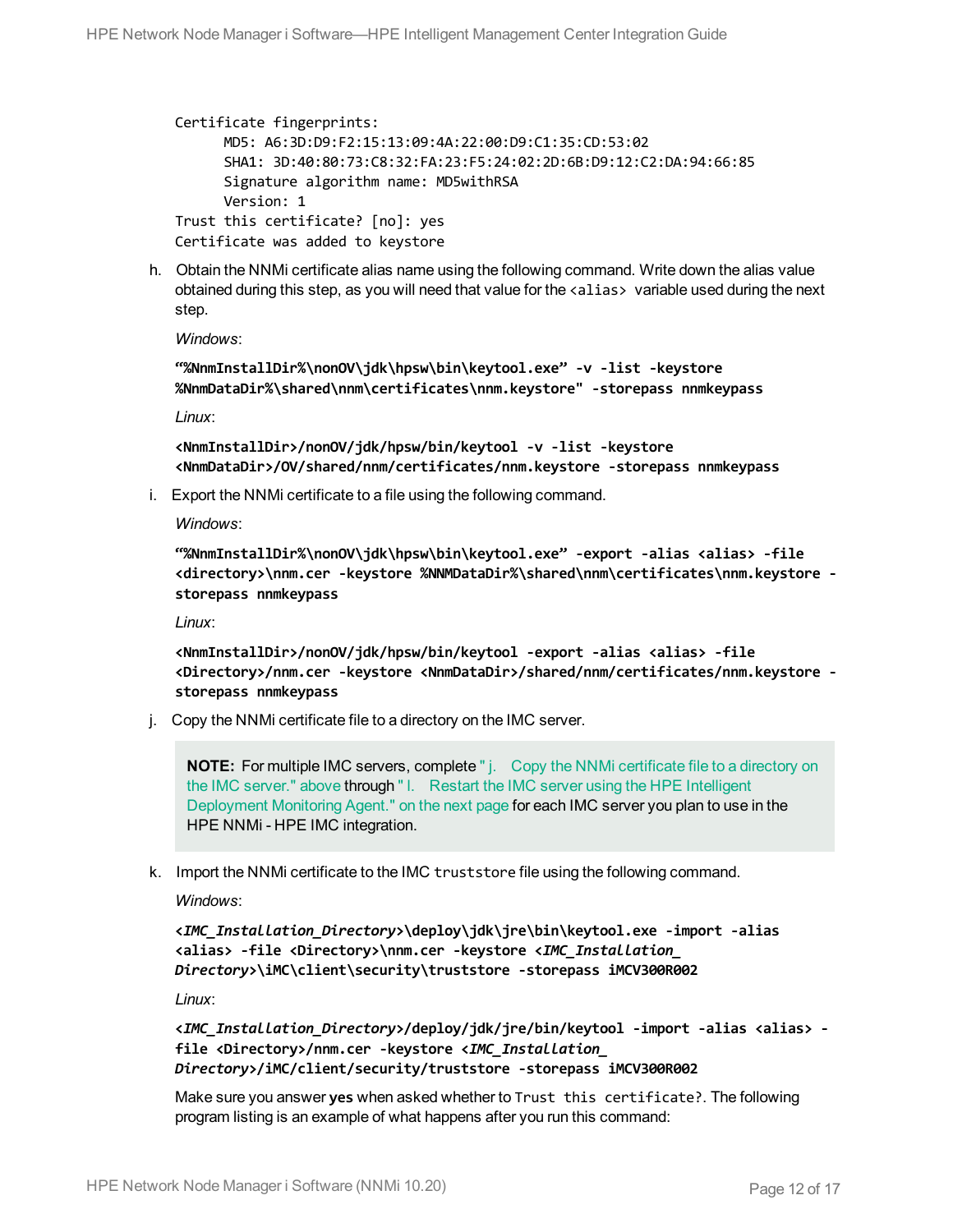```
Owner: CN=<fully qualified system name>
Issuer: CN=<fully qualified system name>
Serial number: 50789c62
Valid from: Fri Oct 12 16:40:34 MDT 2012 until: Sun Sep 18 16:40:34 MDT 2112
Certificate fingerprints:
          MD5: CA:10:C4:8E:88:D5:21:04:DC:F2:95:74:47:65:B5:82
          SHA1: 0B:8D:1D:3F:F0:AA:87:87:D9:E9:1C:CD:DA:4F:C1:62:BF:62:E1:03
          Signature algorithm name: SHA1withRSA
          Version: 3
Trust this certificate? [no]: yes
Certificate was added to keystore
```
- <span id="page-12-1"></span>l. Restart the IMC server using the HPE Intelligent Deployment Monitoring Agent.
- m. Run the following command sequence on the NNMi management server:
	- <sup>l</sup> **ovstop**
	- <sup>l</sup> **ovstart**
- n. *Optional*: Run the following commands on both the NNMi management server and the IMC server. Compare the outputs to make sure the keystore certificates reside on both servers' truststore files:

```
NNMi management server (Windows):
keytool.exe -v -list -keystore
%NnmDataDir%\shared\nnm\certificates\nnm.truststore -storepass ovpass
```

```
NNMi management server (Linux):
keytool -v -list -keystore $NnmDataDir/shared/nnm/certificates/nnm.truststore -
storepass ovpass
```
*IMC server (Windows)*:

```
<IMC_Installation_Directory>\deploy\jdk\jre\bin\keytool.exe -v -list -keystore
<IMC_Installation_Directory>/iMC/client/security/truststore -storepass
iMCV300R002
```
*IMC server (Linux)*:

```
<IMC_Installation_Directory>/deploy/jdk/jre/bin/keytool -v -list -keystore <IMC_
Installation_Directory>/iMC/client/security/truststore -storepass iMCV300R002
```
## <span id="page-12-0"></span>Discovering Information from IMC

During discovery, NNMi gathers data from the IMC servers you configured for the integration. During this discovery process, NNMi adds seeds for all the devices found in the set of IMC servers and links the devices to their IMC source. NNMi also saves the device ID as a custom attribute on the NNMi node.

During discovery, if there are devices that have been discovered by multiple IMC servers, NNMi links the first IMC server reporting these devices as the IMC source. If multiple IMC servers discover a device, then NNMi only discovers the device from the first IMC server reporting the device to NNMi.

Devices contained in the IMC inventory share information with NNMi if they meet the following criteria:

- NNMi has not already discovered the device.
- The device is not already listed as a seed address in NNMi.

If NNMi has already discovered nodes that also reside in the IMC database, NNMi does not automatically update customAttributes for these devices. To make configuration changes so NNMi automatically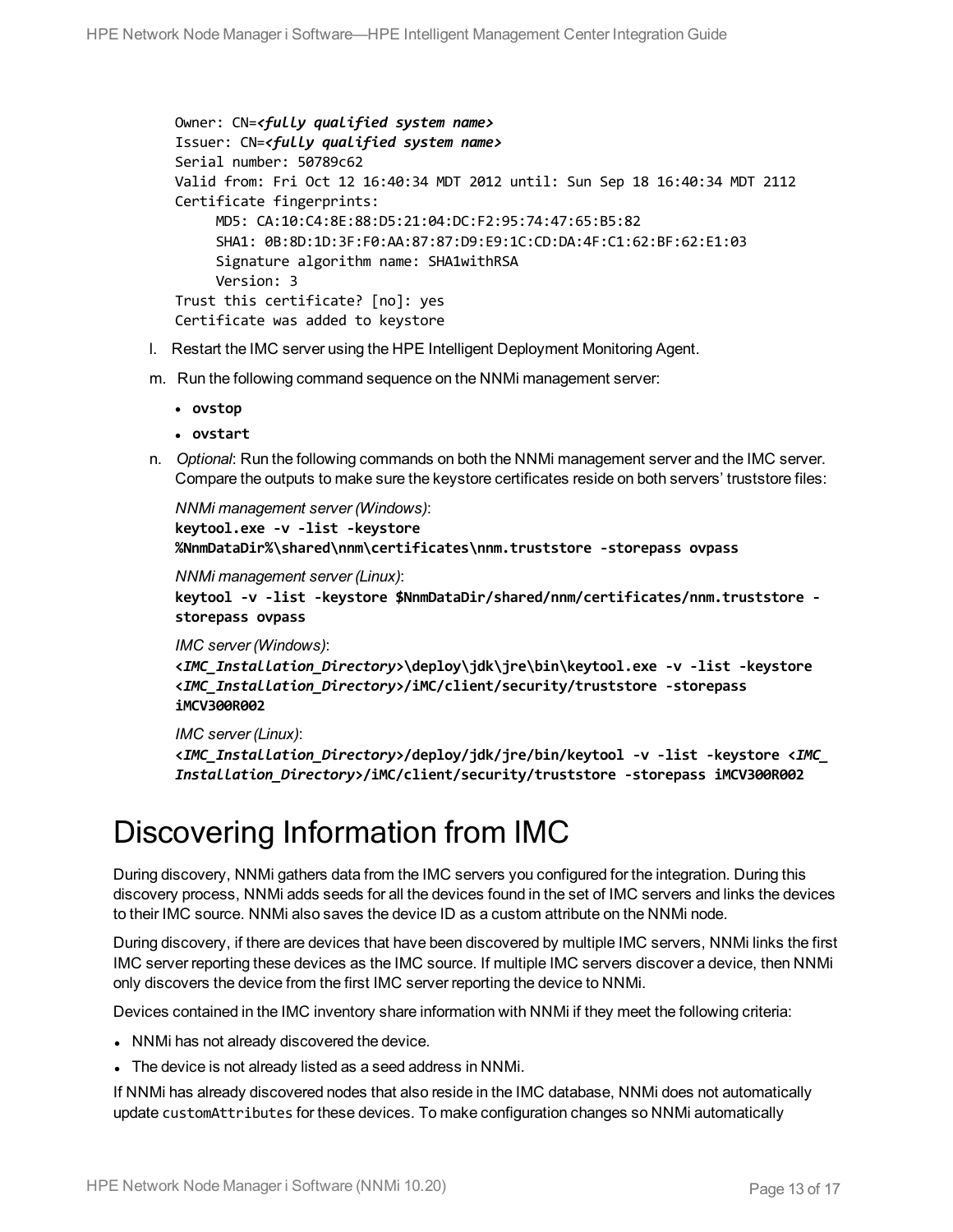updates customAttributes for devices found in IMC, see "Discovery [Configuration](#page-14-2) Change: Make configuration changes so NNMi automatically updates [customAttributes](#page-14-2) for devices found in IMC." on the next [page.](#page-14-2)

## <span id="page-13-1"></span><span id="page-13-0"></span>Using the HPE NNMi - HPE IMC Integration

### Opening an IMC console from a Node in NNMi

If you select any node in HPE NNMi that was seeded from an IMC server, you can use the **HPE IMC**->**View node in IMC** menu from the NNMi console to open the IMC console. From the IMC console, you can log on to view information about the selected node. If you configured SSL access for the HPE NNMi - HPE IMC Integration, the **HPE IMC**->**View node in IMC** menu in the NNMi console takes you directly to the device view in the corresponding IMC console.

**NOTE:** The **HPE IMC**->**View node in IMC** menu item is enabled only if the selected node is *SNMP enabled*.

To open an IMC console view from the NNMi console (of any node that was seeded from an IMC server), complete these steps:

- 1. Use the **Action** > **HPE IMC** > **View Node in IMC** menu to open a view of the node in the IMC console.
- 2. You can also use nodes located in Topology Maps in the NNMi console to access the IMC console: for example, select a node from a Layer 3 Neighbor view; then right-click the node and use the **HPE IMC** > **View Node in IMC** to open a view of the node in the IMC console.

### <span id="page-13-2"></span>Using the Analysis Pane to View Device Information

When using the HPE NNMi - HPE IMC integration, the NNMi console includes two additional analysis panels. These panels show device information when a selected node originates from an IMC server. These two panels are labeled **Asset Details** and **Hardware/Firmware**. Select **Asset Details** to view a table of HPE IMC-monitored device components. Select **Hardware/Firmware** to view additional hardware and firmware details discovered by HPE IMC.

**NOTE:** The menu option is disabled for non-IMC nodes OR for non-SNMP nodes (even if they came from IMC).

## <span id="page-13-3"></span>Disabling the HPE NNMi - HPE IMC Integration

To disable the HPE NNMi - HPE IMC integration, do the following:

- 1. From the NNMi console, click **Integration Module Configuration** > **IMC**. HPE NNMi shows the **HPE NNMi - HPE IMC Integration Configuration** screen.
- 2. Deselect **Enable IMC Integration**.
- 3. Click **Submit** to finish disabling the HPE NNMi HPE IMC integration.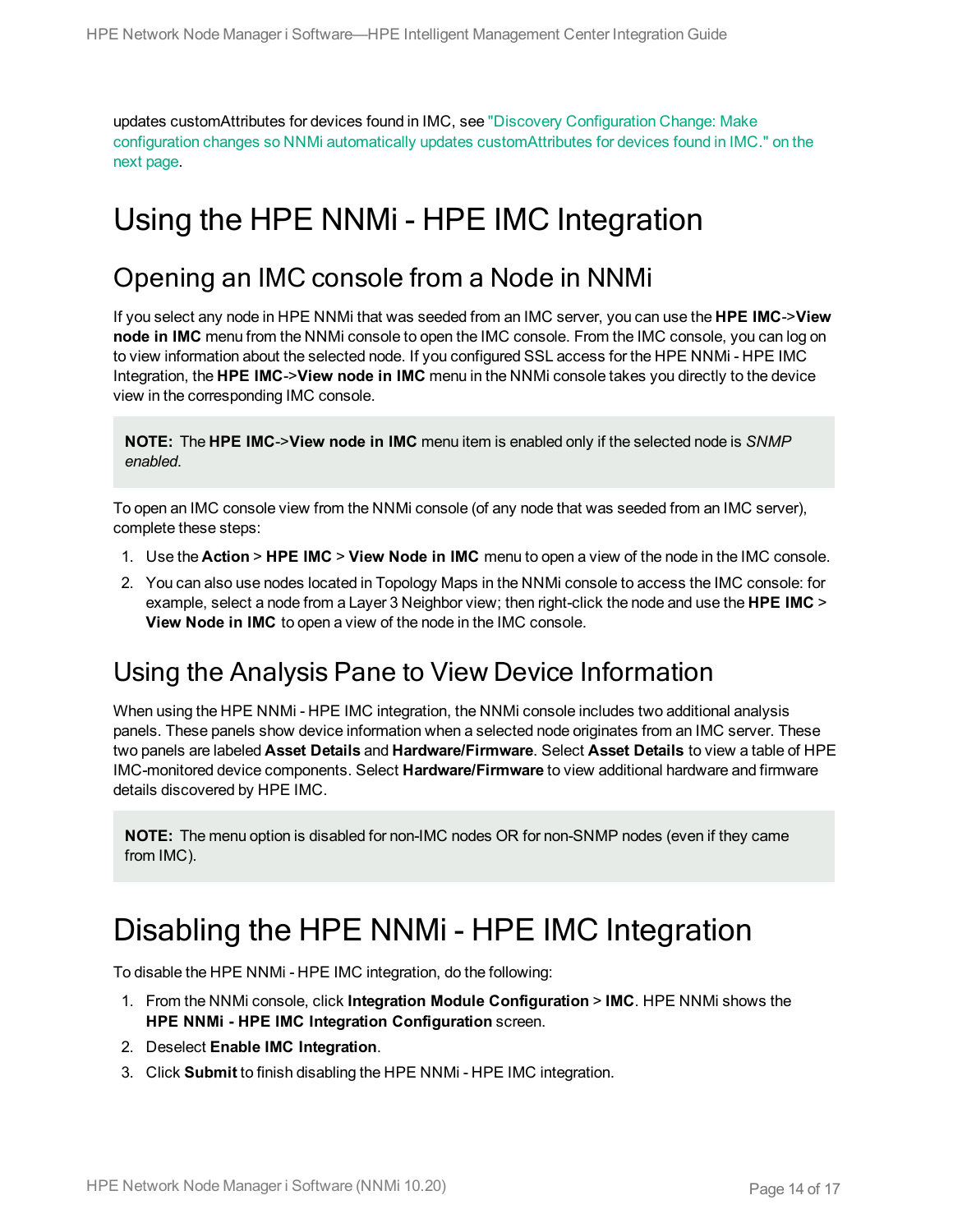**NOTE:** If you disable the HPE NNMi - HPE IMC integration, then enable the integration at a later time, the discovery process starts again (re-synchronizes) to ensure that NNMi has the latest device information from the IMC servers.

After you disable the HPE NNMi - HPE IMC integration, log out of the NNMi console, then log back in, you will no longer see the IMC-related menu items in the NNMi console. There are no other user actions required after completing these steps.

## <span id="page-14-1"></span><span id="page-14-0"></span>Maintaining the HPE NNMi - HPE IMC Integration

### Loading Trap Definitions: I need to load a large quantity of HPE IMC trap definitions and am encountering Configuration Import Errors.

*Solution*: Although HPE discourages loading all of the IMC incident definitions discussed in "Task 3: [Loading](#page-7-0) the Trap [Definitions"](#page-7-0) on page 8, there might be rare situations that require you to load many of the IMC incident definitions. If you must load a large number of trap definitions, split the **nnm-imcincidentConfig.xml** file into two or more separate files, each containing a subset of the trap definitions, then load each file separately.

### <span id="page-14-2"></span>Discovery Configuration Change: Make configuration changes so NNMi automatically updates customAttributes for devices found in IMC.

*Required Configuration Changes*: NNMi will not automatically update customAttributes for devices found in IMC if these devices already reside in the NNMi database. To configure the HPE NNMi - HPE IMC integration to automatically update customAttributes for devices found in IMC, do the following:

- 1. Remove the seeds for the devices from NNMi. To do this use the **Configuration** > **Discovery** > **Seeds** menu.
- 2. Delete the node from NNMi:
	- a. Use the **Inventory** > **Nodes** menu.
	- b. Select the nodes you want to delete.
	- c. Use the **Action** > **Delete** menu to delete the nodes.
- 3. NNMi now receives information about the deleted devices, including customAttributes, from IMC.
- 4. NNMi rediscovers the device using information forwarded by IMC.

**NOTE:** NNMi might not initiate a discovery for 24 hours, so the nodes might not be seeded in NNMi for some time, unless you disable, then enable the configuration.

If you delete any nodes that NNMi assigned to tenants other than the **Default Tenant**, then NNMi will rediscover those nodes and assign them to the Default Tenant. This Default Tenant assignment could disrupt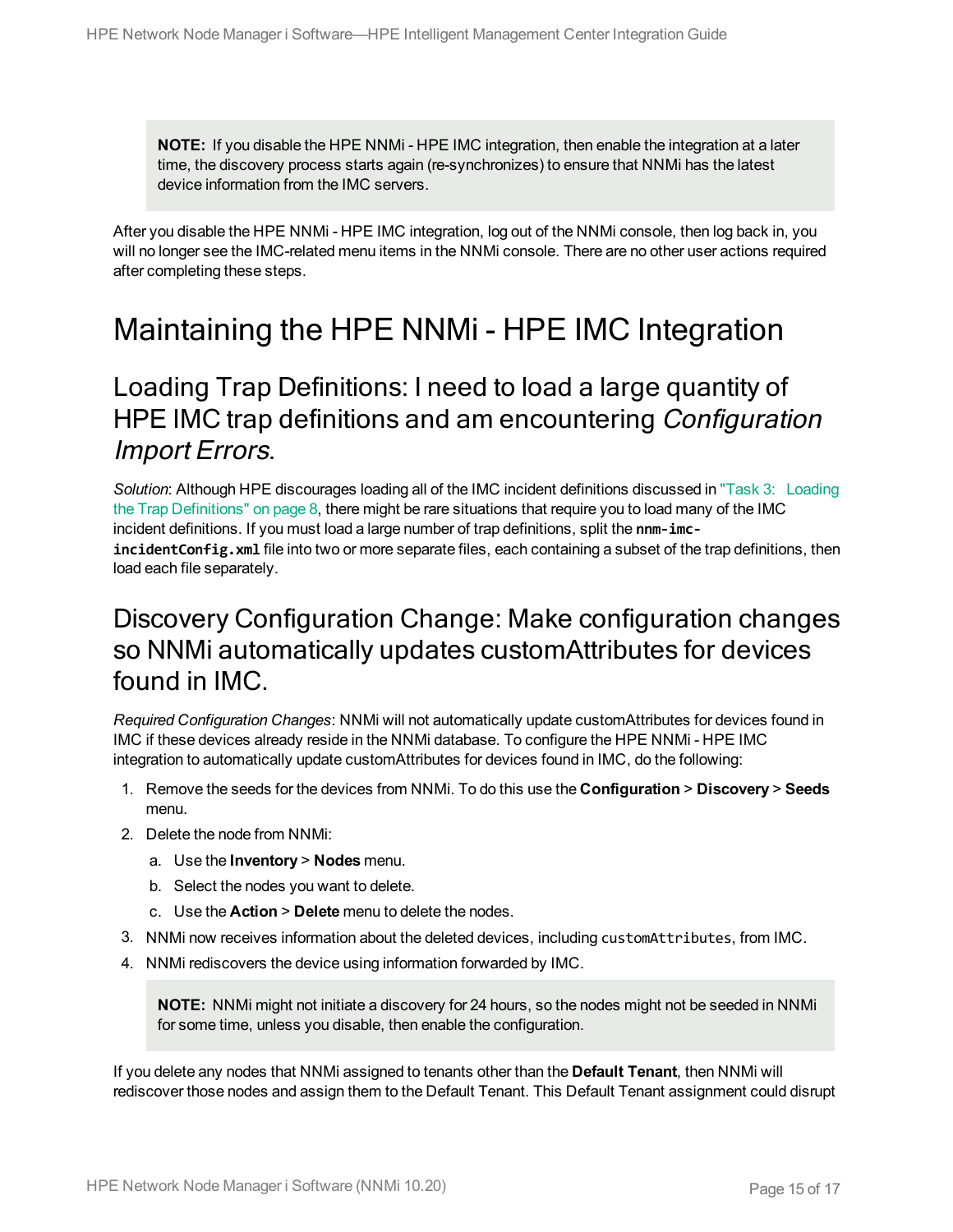an NNMi tenant model configuration. See *NNMi Security and Multi-Tenancy* in the *NNMi Deployment Reference*.